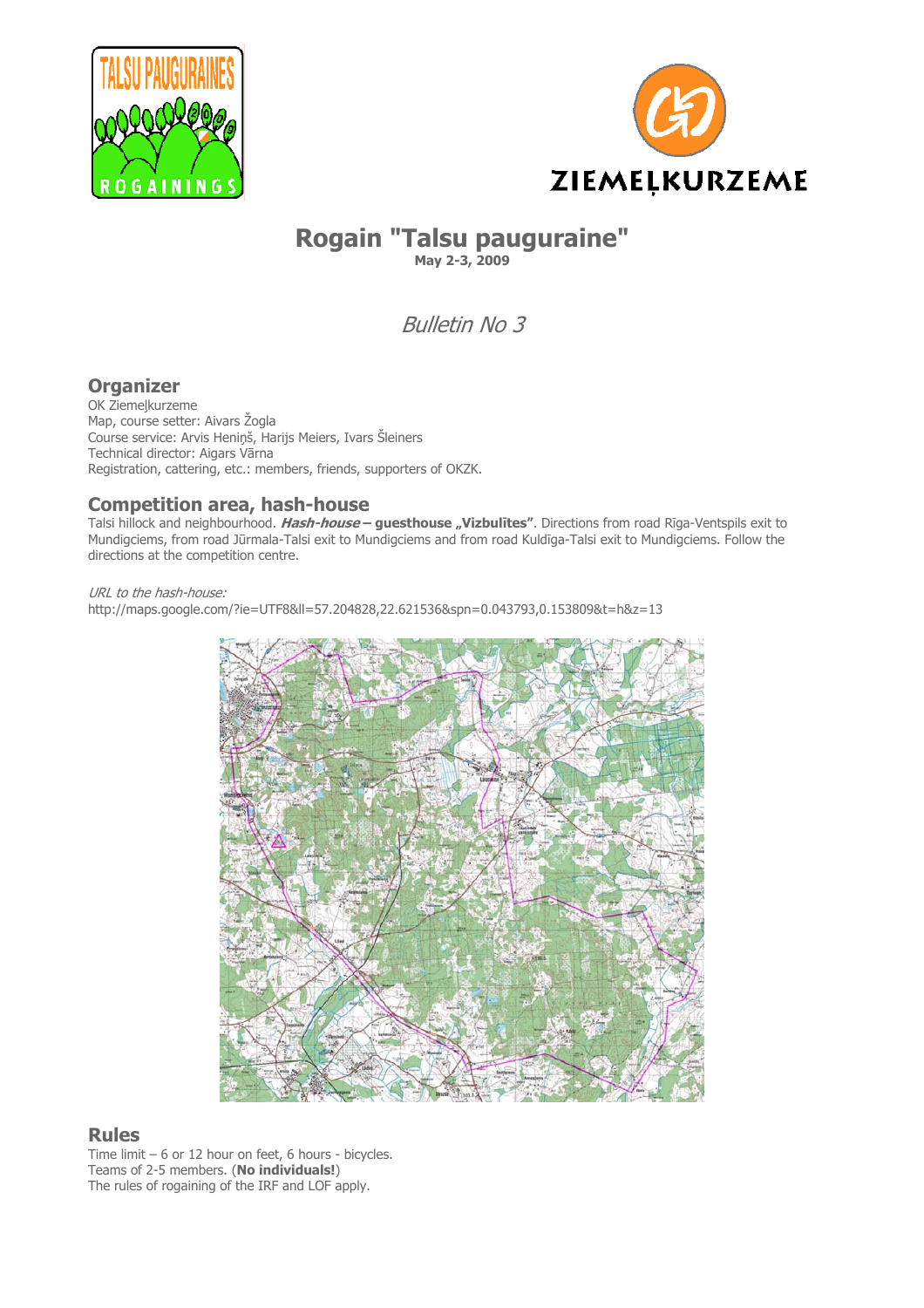1. Dogs are permitted at competition area, since everybody may ask owners to limit free movement of animals.

Potentially one can meet dogs and wild animals on course. Dogs, while outside their residence, are friendly.

2. It is prohibited to cross house yards, it's recommended to pass houses along sidetracks to let residents feel comfortable. It's prohibited to enter industrial areas (purple hatch). Other closed areas are residential areas, gardens, cemeteries are mapped dark green. The most of open areas in yellow are fields and are prohibited to cross. Be careful in old earth banks.

3. Only compass and competition map may be used for navigation. Any other means may be used for purposes not related to navigation.

4. Planning may be done by any means.

5. Every MTB team member starts and finishes on bike. Using of bikes on course is not limited.

6. Number bibs will be used. They must be attached to clothes or equipment and must be well visible. Number bib is an A5 size sheet which reads the team name and number, competitor name and number in team, number of SI-Card.



Example. Team Lēnie zibeņi, team number 1701, competitor - Rets Makvīns, number in team – 1, number of SI-Card 398721. Check correctness of the data on your number bib at registration.

7. Equipment and clothes must be equipped with reflectors.

It's very advisable to equip at least one team member with reflective vest (from the car set), since moving along public roads with medium traffic is very probable in teams' course plans. Bicycles of MTB teams must be equipped according the traffic rules. All competitors are self-responsible to follow the traffic rules.

## **Competition classes**

MO, WO, XO – men, women, mixed open from 18 years of age. 15-17 years old competitors may join the team which has at least one member who is 21 years old or elder.

MV, WV, XV – men, women, mixed senior from 40 years of age.

MSV, WSV, XSV – men, women, mixed supersenior from 55 years of age.

MTB – MTB from 18 years of age, only 6 hour rogaine.

Family – at least 2 generations from one family, at least one member is 14 years old or younger, only 6 hour rogaine.

*Competitors are self-responsible for state of health and health insurance.* 

## **Timetable**

# *May 2*  from 16:00 arriving, registration, team data checking from 17:00 giving out of maps for 6 hours competition **18:00 6 hours start**  from 20:00 giving out of maps for 12 hours competition **21:00 12 hours start 24:00 6 hours finish**  *May 3*  24:30 6 hours competition ends 1:00 6 hours prize giving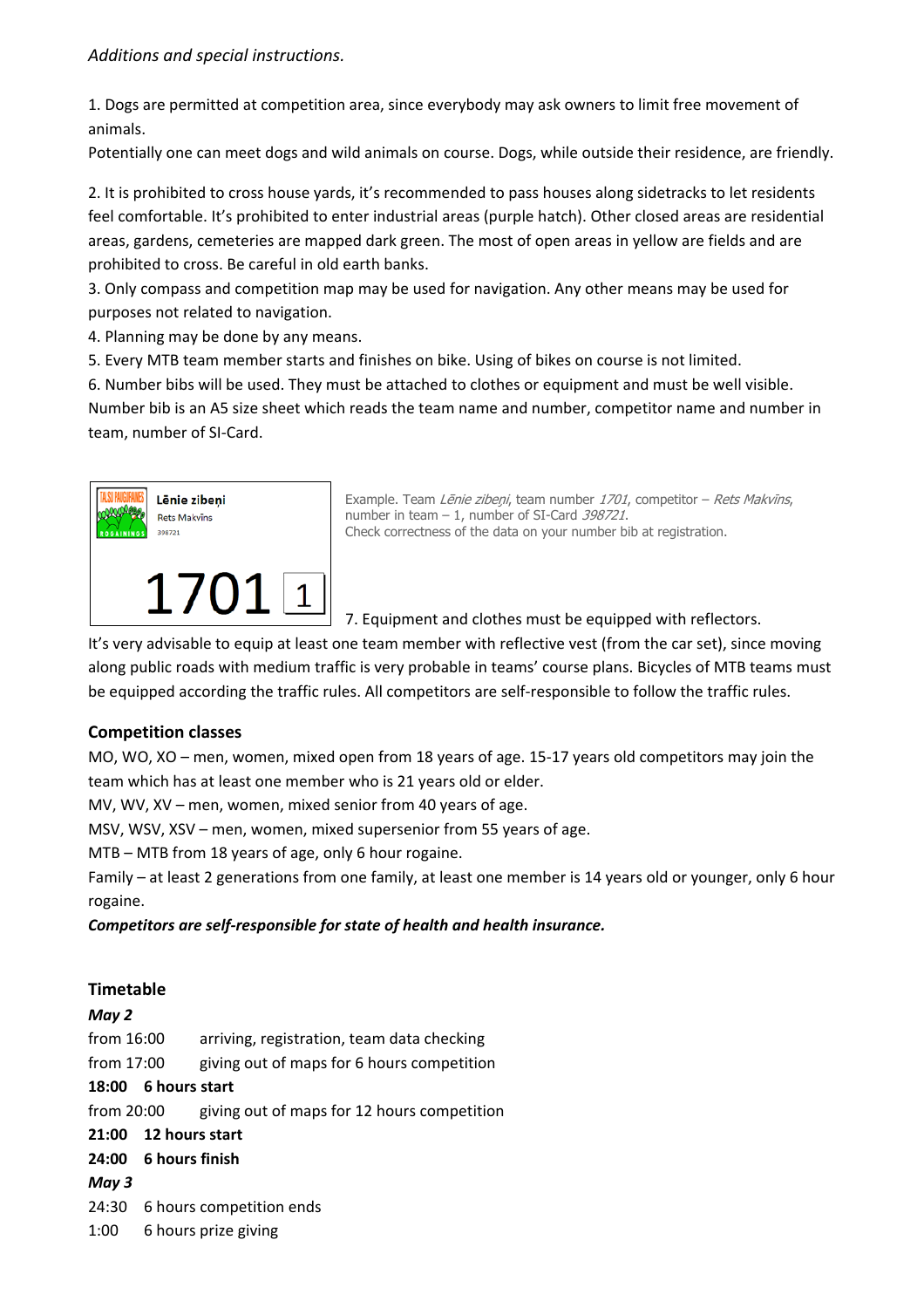### **9:00 12 hours finish**

9:30 12 hours competition ends

10:00 12 hours prize giving

### **Competition area**

One of Latvia's most beautiful counties, located in the highlands of Ziemeļkursa Vanema hillside southwestern part and Western Latvia geobothanical district. Nature park with rolling topography and depressions without runoffs. They are not often swampy, but have several small, very glamorous and picturesque lakes. Network of roads and tracks is quite dense. Heights at competition area are between 50 and 170 m above sea level. There are about 40% open areas. Area is quite populated.

#### **Distance, KP un atzīmēšanās**

There will be 50 controls – usual orienteering red-white flags with reflectors. Punching – Sportident. Controls have point values from 3 to 7. Point value of the control is first digit of control number. For example, control with number 33 gives 3 points, control with number 63 gives 6 points. Total of all controls is 250 points.

Air distance between all controls ~75km.

*One SI-Card will be attached to the wrist of each competitor. Only team member with team number, which corresponds to directions given on control station, punches at this control.* 

#### Example (non-exist). Control 47 if team of **2** members, punches member with competitor number in team **1**; if team of **3** members, punches member with competitor number in team **2**; if team of **4** members, punches member with competitor number in team **2**; if team of **5** members, punches member with competitor number in team **5**; Other team members do not punch at this control.



### *There will be no points given for punching of other team members. Team will get points only from SI-Card with unbroken wrist attachment.*

### **Map**

Scale 1:35000, H = 5m

Simplified symbols of orienteering maps will be used. White – forest; dark yellow – fields, open areas; light yellow – felled areas, young forest, scattered trees, bushes, half-open areas; road symbols on the map will be given according passability. North lines are printed with interval of 1 km.

Full map sheet size – A2, printed on non-waterproof paper, A3 sized sealable plastic bags will be given for map protection.

Control descriptions – text on separate paper.

Map is based on 1:10000 topography, orthophotos, area investigation during 2009, other sources.

Map samples





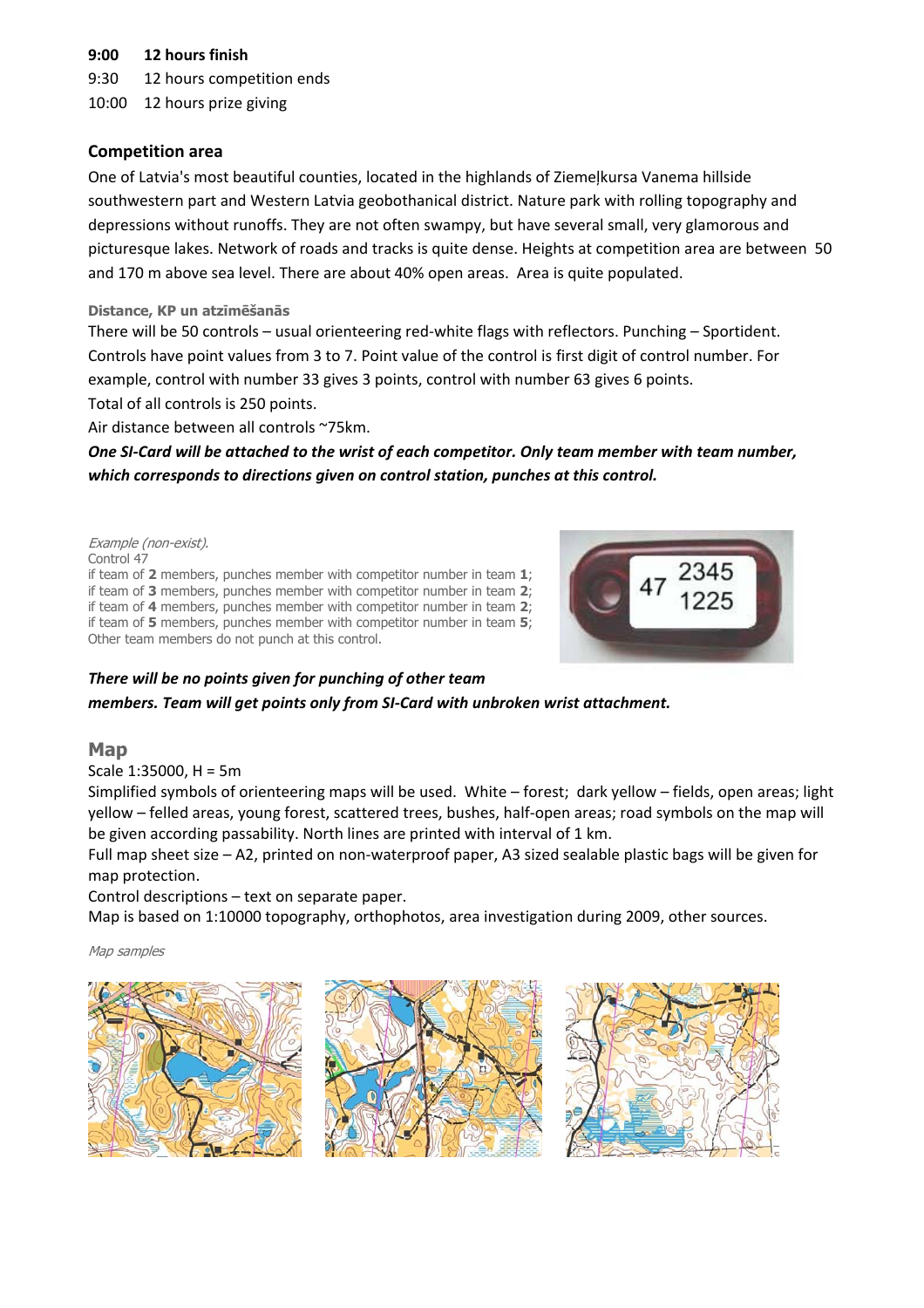#### Roads.



#### Water and forest

There are mostly crossable ditches and small watercourses. Some small watercourses are not mapped. Forests generally are hardly to run, overgrown, with fallen areas, fir-tree new forests. Some fresh clearances may not be mapped.

#### **Penalties**

Each full minute over time limit gives 2 penalty points, which will be subtracted from collected points of the team. If team finishes 30 minutes and more over time limit, team's final result for competition will be 0 points.

#### **Water points and catering**

There will be some non-serviceable water points with fresh water tanks. Placement of these points will be shown on map and described in control description paper. There is also one natural mineral drinkable water spring on the course.

Catering is served after finish. It will be available from 22:00.

#### **Entries**

Entries are accepted only online, while filling entry form on OK Ziemeļkurzeme homepage http://www.okzk.lv

Entries receive status: registered (immediately after submitting of entry, do not make payment yet), approved (team may make payment), competitor (payment received).

Entries will be registered from February 1, 2009 until April 20, 2009

*Organizers can supply SI-Cards for 200 competitors. If some competitors will use their own SI-Cards, total number of competitors may grow.* 

### **Entry fee**

Members of OK Ziemeļkurzeme: 10 LVL/N, where N is number of team members.

Any other: 8 LVL per team member, superveterans and families – 7 LVL, if competitor uses his/her own SI-Card, entry fee falls by 1 LVL. Lost SI-Card will be charged as follows: SI-6 – 35LVL, SI-5 – 20LVL, SI-8 – *25LVL*

Entry fee for whole team must be paid during a week after entry has been approved. Payment must be transferred to OK Ziemeļkurzeme account (see OK Ziemeļkurzeme account details). Please, specify

"rogaining" and your team name. *Foreign competitors may pay entry fee also at registration.* Entry fee covers expenses for competition, map for every team member, catering after finish, HashHouse rent with parking place and tent place, prizes, other management and service expenses.

### **Prizes**

Top 3 teams in each time and class category will be awarded, if there will be more than 4 teams per class. One team will be awarded, if there will be less than 5 teams in class.